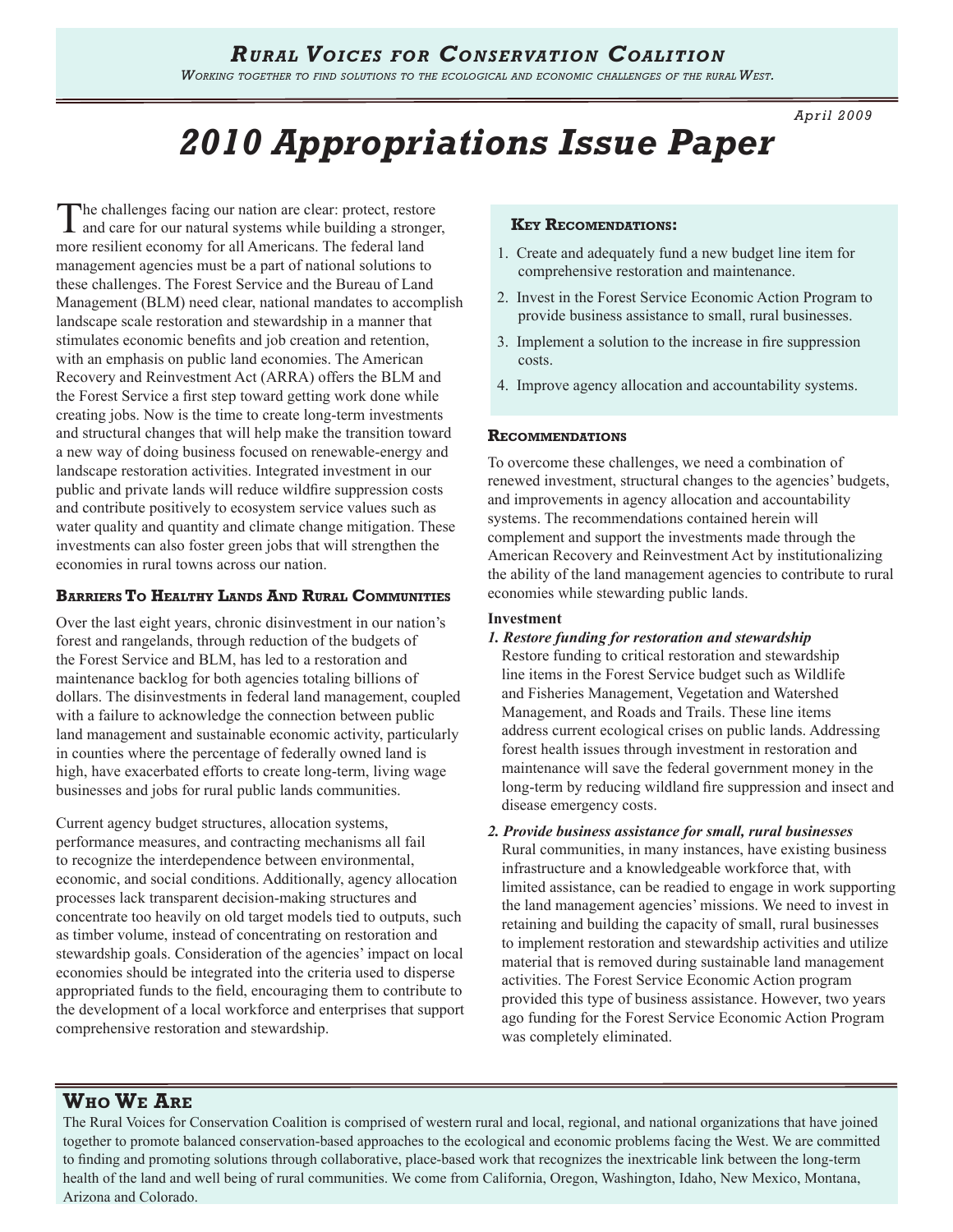Funding should be restored to the Forest Service Economic Action Program<sup>1</sup> to retain and create business capacity to perform restoration and stewardship work and pursue valueadded opportunities, including support for wood to energy programs and other value added processing and manufacturing opportunities with the by-products of restoration work. This program should provide grants and technical assistance to existing and new small, rural, restoration, and maintenance oriented businesses to access capital and other business support services such as grant writing assistance and instruction, bonding access, and federal bidding procedural instruction. Agencies should also establish a loan fund that would provide direct low-interest loans and zero-interest short-term lines of credit to eligible businesses in forest and watershed restoration and maintenance related enterprises. Eligible businesses would be those owned and operated in a rural county and/or those that can show significant portions of their workers are permanent residents of a rural county.

#### *3. Support biomass utilization*

Integrated, community-scaled biomass utilization strategies can offset the costs of forest restoration and hazardous fuel reduction activities while contributing to rural economies, energy independence, and carbon emission reductions. The Forest Service should actively support the development of business systems that maximize the highest and best use for the by-products of forest restoration and maintenance.

- 3a. Increase funding to the Woody Biomass Grant Program under the Forest Service, Hazardous Fuels line item.
- 3b. Fund the Community Wood Energy Program2 to provide grants to state and local governments to develop community wood energy plans and to acquire or upgrade community wood energy systems.

#### *4. Provide private landowner incentives*

Throughout rural America, privately owned forests and ranchlands are vital components of a working landscape, providing wildlife habitat, clean water, recreational opportunities, and carbon sequestration, along with other valuable ecosystem services. Funding for stewardship programs, technical assistance, and financial incentives for private landowners and communities has significantly declined in recent years. State and Private Forestry and Natural Resource Conservation Service programs provide critical technical and financial assistance to private landowners and communities.

4a. Invest in the Forest Stewardship Program, a program within the Forest Service, State and Private Forestry line item, which assists non-industrial private forestland owners to achieve long-term forest management.

4b. Invest in the Natural Resource Conservation Service programs that provide incentives to private landowners to practice sustainable land management and supply important public ecosystem service benefits, including the Farm and Ranch Land Protection Program, Environmental Quality Incentives Program, Wetland Reserve Program, and Wildlife Habitat Incentives Program.

#### *5. Support fire protection and assistance*

Invest in the Forest Service, Community Fire Assistance and State Fire Assistance, and the BLM, Rural Fire Assistance programs to help communities prepare for and reduce risk from wildfires through the collaborative development and implementation of community wildfire protection plans and programs such as Firewise, that educate homeowners about making their property more resistant to fires, as well as provide training and equipment for local firefighters.

*6. Invest in National Environmental Policy Act (NEPA) work* The 2010 budget for the BLM and Forest Service should invest resources in conducting and finalizing NEPA surveys and analysis to ensure that the agencies maintain constant ability to implement restoration and stewardship projects. This is especially important in light of the emphasis on "shovel ready" projects funded through the ARRA; it is critical that the agencies do not deplete their supply of ready projects, leaving a dearth of work for the businesses that mobilize to support restoration and maintenance work in partnership with the agencies. At the same time, we can obtain a more efficient use of NEPA dollars by encouraging contracting with collaborative groups, local nonprofits and other entities that are able to 1) complete the work in a timely manner, 2) attain social agreement among key stakeholders, and 3) perform the work for less than or equal to what it would cost the Forest Service to perform the work internally.

#### **Structural Budget Changes**

#### *1. Implement a solution to the increase in fire suppression costs*

Create a separate ("partitioned") flexible suppression spending account for uncharacteristically large fire events for both the Forest Service and the DOI. The partition should be based on large fires that escape initial attack – the true cost driver of suppression expenditures. Even with the partitioned account, the agencies' normal suppression budgets must remain robust, reflecting current suppression needs for the remainder of fires that are not "large events" and funds must be reinvested back into those agency programs that have been reduced severely because of increasing fire suppression costs. Funding for the partitioned account must not come out of current depleted budgets. The partitioned account should be closely tied to appropriate sideboards, cost containment controls, line officer incentives and yearly Congressional reporting to ensure that agencies continue momentum to streamline costs and better manage fire. The Administrations' FY10 proposed levels for suppression and a contingency fund for emergency expenses, along with the recently introduced FLAME Act<sup>3</sup> are important steps to solve this devastating budget problem.

<sup>1</sup> Authorization for the Economic Action Program is provided through the National Forest-Dependent Rural Communities Economic Diversification Act of 1990, 1990 Farm Bill, Subtitle G, Rural Revitalization through Forestry.

<sup>2</sup> This program is authorized in the Food, Conservation and Energy Act of 2008, Section 9013.

<sup>3</sup> The Federal Land Assistance, Management and Enhancement (FLAME) Act (H.R. 1404 / S. 561.)